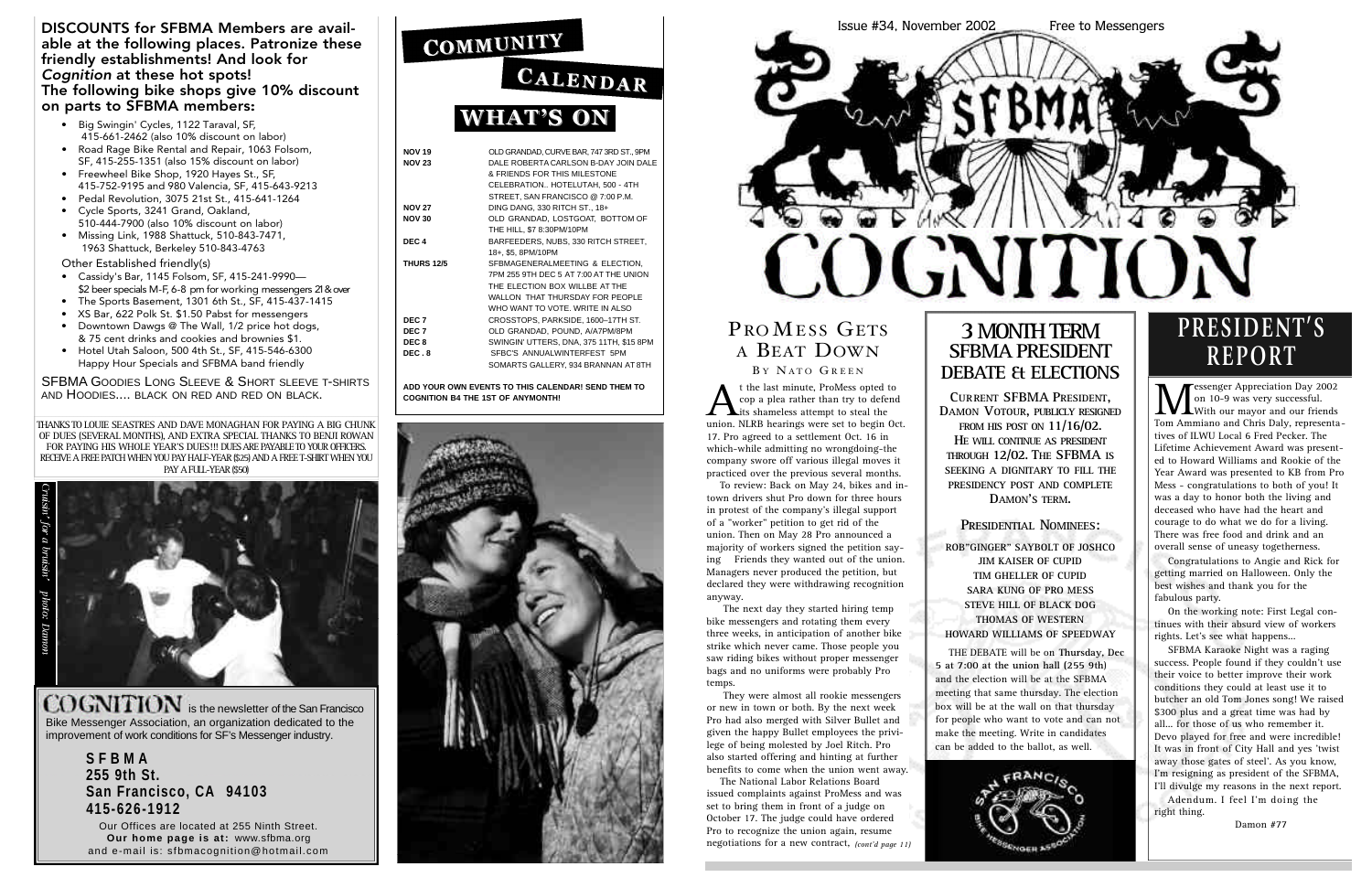**President:** Damon Votour **Executive Director: Carey Dall Secretary:** Jason Whitehead **Treasurer & Copy Editor:** C. Nellie Nelson **Editor: Berna Coraco Layout:** Donny Don Don **Masthead Logo:** Louie Seastres

### **ESTABLISHED 1990**

The San Francisco Bike Messenger Association was first started as a humorous, yet-in-yer-face, answer to the AMCS; if the owners could have a club, so could we.

### **WHO WE ARE**

We are you, if you are a current or former employee of the SF messenger industry. This includes walker, bicycle, moped, motorcycle, and driver messengers, as well as order-takers and dispatchers.

### **WHAT WE WANT**

We want what is well overdue: appropriate compensation for our efforts. This includes a livable wage, health insurance, sick pay, vacation pay, pension plan, equipment compensation, etc. You know, normal workers' rights.

### **HOW WE WILL GET IT**

We will get it by becoming one unified force,and standing up to the entire industry with our demands. In the past, we have proven that we can stick together to help each other out by holding countless benefits, hosting the best Cycle Messenger World Championships of all time, coming together to pay tribute to fallen comrades, holding toy drives for needy kids,the annual Russian River Ride and even things as simple as creating our own underground social scene each and every day of the week. Now that we have a working agreement with the most powerful union in the Bay Area, the International Longshore and Warehouse Union, we have the experienced backing to stand up in our industry and achieve our goals.

### **WHAT YOU CAN DO**

Volunteer for the SFBMA. You can leave a recording that 415-626-1912. Dues are \$5 each month/or \$50 a year and may be paid to Damon, Nellie, Jason and Carey.

Attend as many events as you can without becoming obnoxious as starlings.

# PROMESS GETS A BEAT DOWN

BY NATO GREEN CONT'D FROM PAGE ONEI

Congratulations and kudos to Angela Galofaro and Richard Wilson, who tied the knot this Halloween in a hilltop ceremony at Buena Vista park. Their friend Becca officiated the brief but eloquent ceremony, which was illumina ongratulations and kudos to Angela Galofaro and Richard Wilson, who tied the knot this Halloween in a hilltop ceremony at Buena Vista park. Their friend Becca officiated the brief but eloquent cerein the dark.

**UNRIPE PAPAYA SALAD WITH CHILIES KACCHU PAPAYA NU SALADE**

**BORROWED FROM THE TURMERIC TRAIL: RECIPES AND MEMORIES FROM AN**

**INDIAN CHILDHOOD BY RAGHAVAN IYER SERVES 4 THIS IS A SPECIALTY FROM SURAT IN NORTHWESTERN INDIA. SERVE THIS AS AN APPETIZER WITH BASKETS OF FLAME-ROAST-ED OR FRIED PAPADS (LENTIL WAFERS). ENJOY THEM ON HOT BUTTERED TOAST FOR A QUICK LUNCH.**

|             | 1 MEDIUM GREEN (UNRIPE)                                                             |
|-------------|-------------------------------------------------------------------------------------|
|             | PAPAYA, PEELED, SEEDED &                                                            |
|             | THINLY SLICED                                                                       |
| <b>WHAT</b> | JUICE OF 1 LARGE LIME                                                               |
|             | 2 TABLESPOONS FINELY CHOPPED                                                        |
|             | <b>FRESH CILANTRO</b>                                                               |
|             | <b>1 TEASPOON SALT</b>                                                              |
| YOU         | <b>1 TEASPOON SUGAR</b>                                                             |
|             | 1/4 TEASPOON GROUND TURMERIC                                                        |
|             | 3 TO 4 FRESH THAI, CAYENNE, OR                                                      |
|             | SERRANO CHILIES, SLIT OPEN                                                          |
| <b>NEED</b> | <b>LENGTHWISE</b>                                                                   |
|             | <b>1 TABLESPOON VEGETABLE OIL</b>                                                   |
|             | <b>1 TEASPOON BLACK MUSTARD SEED</b>                                                |
|             | 1/4 TEASPOON HING (ASAFETIDA! ASK                                                   |
|             | FOR IT AT YOUR LOCAL CORNER STORE                                                   |
|             | A MEDIUM BOWL, COMBINE THE PAPAYA, LIME<br>JUICE, CILANTRO, SALT, SUGAR, TURMERIC,  |
|             | AND CHILIES, MIX WELL.                                                              |
|             | 2. IN A SMALL SKILLET, HEAT THE OIL OVER                                            |
| <b>WHAT</b> | MEDIUM-HIGH HEAT; ADD THE MUSTARD SEED.                                             |
|             | WHEN IT BEGINS TO POP, COVER THE SKILLET.                                           |
|             | AS SOON AS THE SEED FINISHES POPPING, ADD                                           |
| TO          | THE HING AND SIZZLE FOR 2 TO 5 SECONDS.                                             |
|             | POUR THE SEED-OIL MIXTURE OVER THE                                                  |
| DO          | PAPAYA AND TOSS WELL TO COAT. SERVE                                                 |
|             | CHILLED OR AT ROOM TEMPERATURE.                                                     |
|             | ALT. RECIPE: NO PAPAYAS? FIND ANOTHER                                               |
|             | EXOTIC OR EVEN LOCAL, JUST FIND ANOTHER                                             |
|             | FRUIT THAT'S JUICY AND HEARTY. JUST TAKE<br>IT TO THE PAN LIKE THE PAPAYAS. IT WILL |
|             |                                                                                     |

**ABSORB THE SEASONS NICELY. TOSS IT INTO SALAD. ADD CRUNCH. NOODLES, RICE OR TORTILLA. ONCE MADE, THIS RECIPE CAN BE A BUILDING BLOCK FOR MANY MEALS TO C O M E .**

# **What's Cookin' ?**

# ARACHNID WEDS LIGHTNING HOTTY BY AMERICA MEREDITH

The bride, of Lightning fame, was resplendent in her leather bodice, black gauze skirt and fishnets. The groom was wearing a stylish shimmering brown suit that would turn heads even in Siegels zoot suit emporium, equipped with four extra legs that placed him firmly in the arachnid family. The wedding party also included such luminaries as Spongebob Squarepants (Kate) and a pregnant nun (best man Ken).

Guests were treated to a reception at the couples' house, where they were most generous both with food and drink, not to mention three wedding cakes. Even though this was their day, the bride and groom socialized and took time to calm down some of their drunken brethren. Later the bride distributed Jägermeister throughout the crowd.

Did the Victorian architects have the likes of Chalkhead in mind when they designed their narrow corridors and staircases? I believe those nasty little perverts did and Chalkhead took full advantage of this fact by grabbing at any one that passed, even enlisted the aid of Georg, who would

*(CONT'D ON PAGE 8 )*

# **COGNITION**

and negotiate over any unilateral changes they had made since the withdrawal of recognition. ProMess spent all summer dumping gobs of cheese on their union-busting lawyers from Littler, Mendelson and telling us that they would see us in court. A number of courageous witnesses came forward.

Then on October 16 the Littler-men called the NLRB to offer a settlement in which they agreed to everything we could have gotten from the judge. Curious: after wasting a lot of time and money this summer, they settled at the last minute. So now we're going back to negotiations.

The good news is that we resume negotiations better off than when we stopped in May. The company gave workers some things we had been trying to get, so we're already further ahead. After telling us in negotiations that they would never change their arcane system for calculating overtime, they gave us the less arcane system we wanted. And they'll have to begin complying with San Francisco's living wage ordinance or risk losing City business. That means twelve paid days off per year and \$10/hour for messengers working on City jobs.

Seems we need to elicit support for the contract fight so show them some love. They got back their union rights, but now they have to squeeze a contract out of their weasel of a boss.



*Freeman photo: Kyle*



# **SPECIAL REPORT**



*Newlyweds! photo: courtesy Angie*

2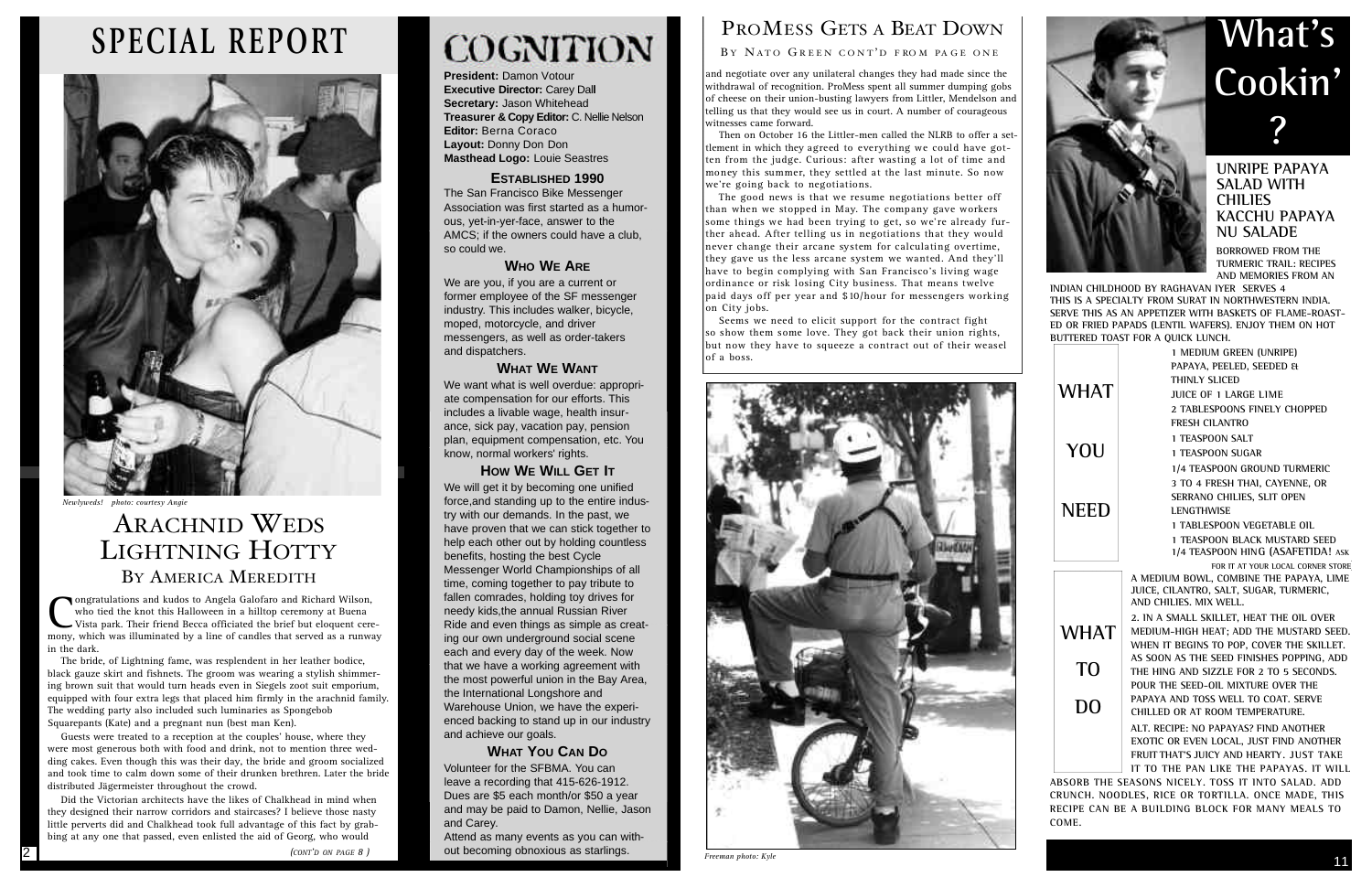### **Q: Dr. Crank, why is it that most messenger's in SF do not participate in**

**critical mass?**

# $10<sup>3</sup>$

A: Listen dumbass, critical mass is not a courier thing and hasn't been for years; it is a bike commuter thing and something that most couriers just do not want to be part of mainly because most of us do not wish to associate with people who we consider pre-

who actually do ride their bikes a lot and use them for most of their transportation needs but when I see people pull up to Justin Hermann Plaza in their car with their

tenders. And by pretender I mean people who show upon the last friday of every month to ride in critical mass as if they are some sort of committed cyclist when in truth they are riding the bus or driving their car most of the time, and god forbid it rain I bet you do not see many of these people on their bikes. What I'm saying is critical mass seems to me to be more for people interested in being part of a politically correct protest or some social event rather than for people who actually want to use their bikes as their main mode of transportation. Now, of course, I'm sure that there are plenty of people who participate in the ride

> Have a question for Dr. Crank, our all-knowing advice messenger? Send it along to *Cognition*.

bikes on top this not an event which I want to be a part of.

**ANSWER: IT IS AN AMERICANIZED VERSION OF QUINTO, 5TH CHILD.** 



**NOV '02 POP QUIZ!!#2 (HOLIDAY DOUBLE) WHAT HALLOWEEN COSTUME DID ESTHER WEAR? ANSWER: IN THE NEXT COGNITION** 

# **M e s s e n g e r Dictionary!**

**NOV '02 POP QUIZ!!#1 (HOLIDAY DOUBLE) WHERE WAS GRIFFIN WHEN HE HURT HIS FOOT AND WHAT WAS HE DOING? ANSWER: IN THE NEXT COGNITION** 



I think I see more people on their bikes on critical mass friday than I do during most commute hours any other day of the work week. Riding a bike to some people may mean riding down to coffee shop to get your latte and talk to your friends about how the evils of our capitalist driven society is destroying the world, and then also participating in critical mass on the last friday of every month but for the bike courier its lot more than that; its something we get on every day and sweat on and go trough loads more crap than the average commuter can imagine so when I see the critical mass crowd on their bikes everyday then maybe I'll think of participating until then I think you will find me in the bar having a cold one on that friday as I've just put in a long day of actually riding my bike. If you truly want to send a protest message then ride your bike everywhere you go even if its far away it can be done, you know ,they call it cycling. Now, get hot rookie.

## SOME of THE CVCs OF SAN FRANCISCO A STEADY OR FLASHING BLUE WARNING

21750. THE DRIVER OF A VEHICLI VERTAKINGANOTHER VEHICLE OR A BICY-LE PROCEEDING IN THE SAME DIRECTION HALL PASS TO THE LEET AT A SAFEDIS-ANCE WITHOUT INTERFERING WITH THE SAF OPERATION OF THE OVERTAKEN VEHICLE OR ICYCLE, SUBJECT TOTHE LIMITATIONS AND X CEPTIONS HEREINAETER STATED. CALL-THE TIGHT THAT THE STILLET ONE MISC ECTIONS REGARDING BICYCLES AND **EDESTRIANS** 

21650.1. A BICYCLE OPERATED ON A A D WAY, OR THE SHOULDER OF A HIGH-VAY, SHALL BE OPERATEDIN THE SAME IRECTION AS VEHICLES ARE REQUIRED TO B RIVEN UPONTHE ROADWAY.

21717. WHENEVER IT ISNECESSARY ORTHE DRIVER OF A MOTOR VEHICLE TO ROSS A BICYCLE LANE THAT IS ADJACENT HISLANE OF TRAVELTO MAKE A TURN, IE DRIVER SHALLDRIVE THEMOTOR VEHI I E INTO THE BICYCLE LANE PRIOR TO MAK-IG THE TURNAND SHALL MAKE THE TURN **URSUANT TO SECTION 22100.** 

21956. NO PEDESTRIAN SHALL WALK PON ANY ROADWAY OUTSIDE OF A BUSI-**IESS OR RESIDENCE DISTRICT OTHERWISE** HAN CLOSE TO HIS LEFT-HAND EDGE OFTH **OA DWAY.** 

21966. No pedestrian shall pro-FED ALONG A BICYCLE PATH OR LANE HERETHERE IS AN ADJACENT ADEOUATE **DESTRIAN FACILITY.** 

21751. ON A TWO-LANE HIGHWAY, NO HICLE SHALL BE DRIVEN TOTHE LEFTSIDE F THECENTER OF THE ROADWAY IN OVER-AKING AND PASSING ANOTHER VEHICLE HE LEFT SIDE IS CLEARLY VISIBLE AND FREE ON COMING TRAFFICEOR A SUFFICIENT **ISTANCE AHEAD TO PERMIT SUCH OVERTAK-IG AND PASSING TO BE COMPLETELY MADE** WITHOUT INTERFERING WITH THE SAFE OPER- 13202.5. TION OFANY VEHICLE APPROACHING FROM HE OPPOSITE DIRECTION.

21752. No vehicle shall be driven THELEFT SIDE OF THE ROADWAY UNDER HE FOLLOWING CONDITIONS: (A) WHEN PPROACHING OR UPON THE CREST OF A GRADE OR A CURVE IN THE HIGHWAY WHERE ON THE HIGHWAY ANY BICYCLE EQUIPPED HE DRIVER'S VIEW IS OBSTRUCTED WITHIN UCH DISTANCE AS TO CREATE A HAZARD IN HE EVENT ANOTHER VEHICLE MIGHT

## **P resenting Dr. Crank, the Advice Messenger!**

# **POP QUIZ!! ANSWERS FROM ISSUE #33**

**POP QUIZ!! #2! WHERE DOES KINTO'S NAME COME FROM?**

**POP QUIZ!!#1: LOUIE ONCE WORKED AT A CHRISTMAS STORE, WHAT DID HE DO? ANSWER: HE WAS A CALLIGRAPHER!**

CRITICAL MASS \krit' i- kel mas/ NOUN. 1. An after work bike ride founded by messenger Jim Swanson & writer Chris Carlsson in 1992. 2. A taking of the system of transport to new connective communications. 3. A lycra holiday.

MUCK \muk/ NOUN: 1. A moist sticky mixture, esp. of mud and filth 2. (phrasal verb Chiefly Birtish) To spend time, putter.. muck about.

Inspired by "The Pedaller's A-Z" on www.bikereader.com  $-\frac{1}{2}$  //www.bikereader.com/>, used with permission of *Bike Reader's* Scott Munn. Thanks, Scott!



# **! NEW POP Q UIZ!!**



PPROACH FROM THE OPPOSITE DIRECTION. (B) WHEN THE VIEW ISOBSTRUCTED UPON P PROACHING WITHIN 100 FEET OF ANY RIDGE, VIADUCT, OR TUNNEL. (C) WHEN PPROACHING WITHIN 100 FEET OF OR HEN TRAVERSING ANY INTERSECTION OR AILROAD GRADE CROSSING. THIS SECTION HALL NOTAPPLY UPON A ONE-WAY ROAD-WAY.

21952. THE DRIVER OF ANY MOTOR IICLE, PRIOR TODRIVING OVER OR UPON ANY SIDEWALK, SHALL YIELD THE RIGHT-OF-WAY TO ANY PEDESTRIAN APPROACHING

THEREON.<br>22108. ANY SIGNAL OF INTENTION TO JRN RIGHT OR LEFT SHALL BE GIVEN CON-NUOUSLY DURING THE LAST 100 FEFT RAVELED BY THE VEHICLE BEFORE TURNING.

LEAVE STANDING ANY VEHICLE WHETHER TTENDED OR UNATTENDED, EXCEPT WHEN ECESSARY TO AVOID CONFLICT WITH OTHER RAFFIC OR IN COMPLIANCE WITH THE DIRECTIONS OF A PEACE OFFICER OR OFFICIAL A DISTANCE OF 200 FEET; AND (4) WITH A TRAFFIC CONTROLDEVICE, IN ANY OF THE OLLOWING PLACES: ... (F) ON A SIDEWALK, X CEPT ELECTRIC CARTS WHENAUTHORIZED Y LOCAL ORDINANCE, AS SPECIFIED IN ECTION 21114.5. ... 22517. NO PERSON HALL OPEN THE DOOR OF A VEHICLE ON HE SIDE AVAILABLE TO MOVING TRAFFIC N ESS IT IS REASONARIY SAFETO DOSO AND CAN BEDONE WITHOUT INTERFERING WITH THE MOVEMENT OF SUCH TRAFFIC, NOR SHALL BE OF A TYPE MEETING REQUIRE-SHALL ANY PERSON LEAVE A DOOROPEN ON MENTS ESTABLISHED BY THE DEPARTMENT. HE SIDE OF A VEHICLE AVAILABLE TO MOV-IG TRAFFICFOR A PERIOD OFTIME LONGER HAN NECESSARY TO LOAD OR UNLOAD PAS-**ENGERS.** 

VEHICLE CODE SECTION 21200-21212 21200. (A) EVERY PERSON IDING A BICYCLE UPON A HIGHWAY HAS ALL THE RIGHTS AND IS SUBJECT TOALL THE PROVISIONS APPLICABLE TO THE DRIVER OF A CER, AS DEFINED IN SECTION 830.1 OF, EHICLE BY THIS DIVISION, INCLUDING, BUT OT LIMITED TO, PROVISIONS CONCERNING RIVING UNDER THEINFLUENCE OFALCO-IOLIC BEVERAGES OR DRUGS. AND BY **ISION 10 (COMMENCING WITH SECTION** 20000), SECTION 27400, DIVISION 16.7 OMMENCING WITH SECTION 39000), IWISION 17 (COMMENCING WITH SECTION 40000.1), AND DIVISION 18 (COMMENCING

WITH SECTION 42000), EXCEPT THOSE PRO-VISIONS WHICH BY THEIR VERY NATURE CAN LIGHTTHAT IS VISIBLE FROM THE FRONT, HAVE NO APPLICATION. (B) (1) ANY PEACE  $O$  FFICER. AS DEFINED IN CHAPTER  $4.5$ (COMMENCING WITH SECTION 830) OF TITLE ING A BICYCLE DURING THE COURSE OF HIS

OR HER DUTIES IS EXEMPT FROM THE REQUIREMENTS OF SUBDIVISION (A), EXCEPT UNDERTHE INFLUENCE OF ALCOHOLIC BEV-ERAGESOR DRUGS, IF THE BICYCLE IS BEING OPERATED UNDER ANY OF THE FOLLOWING CIRCUMSTANCES: (A) IN RESPONSE TO AN EMERGENCY CALL (B) WHILE ENGAGED IN RESCUE OPERATIONS. (C) IN THE IMMEDIATE PURSUIT OFAN ACTUAL OR SUSPECTED VIO-DOES NOT RELIEVE A PEACE OFFICERFROM

THE DUTY TO OPERATE A BICYCLE WITH DUE REGARD FOR THE SAFETY OF ALL PERSONS **USING THE HIGHWAY.** 21200.5. NOTWITHSTANDING SECTION 21200, IT IS UNI AWFUL FOR ANY PERSON TO RIDE A BICYCLE UPON A HIGHWAY WHILE UNDERTHE INFLUENCE OF AN ALCOHOLIC BEVERAGE OR ANY DRUG, OR UNDER THE COMBINED INFLUENCE OF AN ALCOHOLIC BEVERAGE AND ANY DRUG. ANYPERSON MAY REQUESTTO HAVE A CHEMICAL TEST MADE OF THEPERSON'S BLOOD, BREATH, OR URINE FOR THEPURPOSE OFDETERMINING THE ALCOHOLICOR DRUGCONTENT OF THAT PERSON'S BLOOD PURSUANT TO SECTION 23612, AND, IF SO REQUESTED, THE ARRESTING OFFICER SHALL HAVE THE TEST OF THISSECTION SHALL BE PUNISHED BY A FINE OF NOT MORE THAN TWO HUNDRED FIFTY DOLLARS (\$250). VIOLATIONS OF THIS SECTION ARE SUBJECTTO SECTION  $21201.$  (A) No PERSON SHALL OPER-

22500. No PERSON SHALL STOP, PARK, REAR WHEN DIRECTLY IN FRONT OF LAWFUL ATE A BICYCLE ON A ROADWAY UNLESS IT IS EQUIPPED WITH A BRAKE WHICH WILL ENABLE THE OPERATOR TO MAKE ONE BRAKED WHEEL SKID ON DRY, LEVEL, CLEAN PAVEMENT. (B) NO PERSON SHALL OPERATE WITH HANDLEBARS SO RAISED THAT THE OPERATOR MUST ELEVATE HIS HANDS ABOVE THE LEVEL OF HIS SHOULDERS INORDER TO GRASP THE NORMAL STEERING GRIP AREA. (C) NO PERSON SHALL OPERATE UPONANY HIGHWAY A BICYCLE WHICH IS OFSUCH A SIZE AS TO PREVENT THE OPERATOR FROM SAFELY STOPPING THE BICYCLE, SUPPORTING IT IN AN UPRIGHT POSITIONWITH AT LEAST IT IN A SAFE MANNER. (D) EVERY BICYCLE OPERATED UPONANY HIGHWAY DURING DARKNESS SHALL BE EOUIPPED (1) WITH A LAMP EMITTING A WHITE LIGHT WHICH, WHILE THE BICYCLE ISIN MOTION, ILLUMI-NATES THE HIGHWAY IN FRONT OF THE BICY CLIST AND IS VISIBLE FROM A DISTANCE OF 300 FEETIN FRONTAND FROM THE SIDES OF AND HASTWO OR MORE MARKED TRAFFIC THE BICYCLE: (2) WITH A RED REFLECTOR ON THE REAR WHICH SHALL BEVISIBLE FROM A DISTANCE OF 500 FEET TO THE UPPER BEAMS OF HEADLAMPS ON A MOTOR VEHICLE: (3) WITH A WHITEOR YELLOW REFLECTOR ON EACHPEDAL VISIBLEFROM THE FRONT AND REAR OFTHE BICYCLE FROM SELF TOANY STREETCAR OR VEHICLE ONTHE WHITEOR YELLOW REFLECTORON EACH SIDE FORWARD OFTHE CENTER OF THE BICYCLE, AND WITH A WHITE OR RED REFLECTOR ON EACH SIDE TOTHE REAR OF THE CENTER OF THE BICYCLE, EXCEPT THAT BICYCLES WHICH ARE FOUPPED WITH REELECTORIZED TIRES ON THE FRONTAND THE REAR NEED NOT BE EQUIPPED WITH THESESIDE REELECTORS. SUCH REFLECTORS AND REFLECTORIZED TIRES UPON OR ASTRIDE A SEPARATE SEAT (E) A LAMP OR LAMP COMBINATION, EMIT-TING A WHITE LIGHT, ATTACHED TOTHE OPERATOR AND VISIBLE FROM A DISTANCE OF RETAINING THE PASSENGER IN PLACE AND 300 FEETIN FRONT AND FROM THE SIDES OF FOR PROTECTING THE PASSENGER FROM THE THE BICYCLE, MAY BE USED IN LIEU OF THE  $L$  amp required by clause  $(1)$  of subdivi- $SION (D).$  21201.3. (A)  $\overrightarrow{A}$  BICYCLE OR

> $SION(A)$  OR  $(R)$  OF SECTION 830.32 OF SECTION 830.33 OF, SUBDIVISION (A) OF  $S$  FCTION 830.36 OF, SUBDIVISION  $(A)$  OF

**CORRECTION ! FROM MAY '02 POP QUIZ!!#2** 

**JAMIE IS TAKING HIS WHITE-ASS BACK TO HIS NATIVE LAND. CAN YOU NAME WHAT CITY AND COUNTRY JAMIE IS MOVING TO? ANSWER: VICTORIA, CANADA**

3 OF PART 2 OF THE PENAL CODE, OPERAT- LIGHTON A BICYCLE OR MOTORIZED BICYCLE THE STREETS AND HIGHWAYS CODE AND SIDES, OR REAR OF THE BICYCLE OR MOTOR-IZED BICYCLE. (B) NO PERSON SHALL DIS-(A).

AS THOSE REQUIREMENTS RELATE TO DRIVING OR OFFER FOR SALE, A REFLEX REFLECTOR LATOR OFTHE LAW. (2) THIS SUBDIVISION PREVAIL OVER PROVISIONS OF THIS CODE OR ARRESTED FOR A VIOLATION OF THIS SECTION EACH SIDE TOTHE REAR OFTHE CENTER OF  $21201.5$  (A) No PERSON SHALL SELL OR REFLECTORIZED TIRE OF A TYPE REQUIRED BICYCLE LANES ESTABLISHED PURSUANTTO ON A BICYCLEUNLESS IT MEETS REQUIRE-MENTS ESTABLISHED BY THE DEPARTMENT. IF THERE EXISTS A FEDERAL CONSUMER PRODUCT SAFETY COMMISSION REGULATION APPLICABLE TOBICYCLE REFLECTORS, THE PROVISIONS OF THAT REGULATION SHALL REQUIREMENTS ESTABLISHED BY THE DEPARTMENT PURSUANTTO THISCODE RELATIVE TO BICYCLEREFLECTORS. (B) NO TIVE TO BICYCLEREFLECTORS. PERSON SHALL SELL, OR OFFERFOR SALE, A RECREATIONAL TRAIL, UNLESS IT IS WITHIN NEW BICYCLE THAT IS NOT EQUIPPED WITH A OR ADJACENT TO A ROADWAY OR UNLESS RED REFLECTOR ON THE REAR, A WHITE OR THE LOCAL AUTHORITY OR THE GOVERNING YELLOW REFLECTOR ON EACH PEDAL VISIBLE FROM THE FRONT AND REAR OF THE BICYCLE, DICTION OVER SUCH PATH OR TRAIL PERMITS, A WHITE OR YELLOW REFLECTOR ON EACH SIDE FORWARD OFTHE CENTER OF THE BICY-CLE, AND A WHITE OR RED REFLECTOR ON THE BICYCLE, EXCEPT THAT BICYCLES WHICH ARE EQUIPPED WITH REFLECTORIZED TIRES ON THE ERONTAND REAR NEED NOT BE EOUIPPED WITH THESESIDE REFLECTORS. (C) AREA REELECTORIZING MATERIAL MEET-ING THE REQUIREMENTS OF SECTION 25500 MAY BE USED ON A BICYCLE.

PROCEEDING IN THE SAMEDIRECTION UNLESS PERFORMED. A CONVICTION OF A VIOLATION 21202. (A) ANY PERSON OPERATING A ONE FOOT ON THE GROUND, AND RESTARTING STANDARD WIDTH LANE" IS A LANE THAT IS BICYCLE UPON A ROADWAY AT A SPEED LESS THAN THE NORMAL SPEED OFTRAFFIC MOV- ENTER THE LANE IF THE OVERTAKING AND ING IN THE SAMEDIRECTION AT THAT TIME SHALL RIDE AS CLOSE AS PRACTICABLE TO THE RIGHT-HAND CURB OR EDGE OF THE ROADWAY EXCEPT UNDER ANY OFTHE FOL-LOWING SITUATIONS: (1) WHEN OVER-<br>TAKING AND PASSING ANOTHER BICYCLE OR TAKING AND PASSING AND VEHICLE PROCEEDING IN THE SAME DIREC-TION. (2) WHEN PREPARING FOR A LEFT TURN AT AN INTERSECTION OR INTO A PRI-VATE ROAD OR DRIVEWAY. (3) WHEN REASONARLY NECESSARY TO AVOID CONDI-TIONS (INCLUDING, BUT NOT LIMITED TO, FIXED OR MOVING OBJECTS, VEHICLES, BICY-CLES, PEDESTRIANS, ANIMALS, SURFACE HAZARDS, OR SUBSTANDARD WIDTH LANES) THAT MAKE IT UNSAFE TO CONTINUE ALONG THE RIGHT-HAND CURB OR EDGE, SUBJECT TO THEPROVISIONS OF SECTION 21656 FOR PURPOSES OFTHIS SECTION, A "SUB-TOO NARROW FOR A BICYCLEAND A VEHICLE FOLLOWS: TO TRAVEL SAFELY SIDE BY SIDE WITHIN THE IS PERMITTED. LANE. (4) WHEN APPROACHING A PLACE WHERE A RIGHT TURN IS AUTHORIZED. ANY PERSON OPERATING A BICYCLE UPON A FROM THE INTERSECTION. (B) THIS SEC-ROADWAY OF A HIGHWAY, WHICH HIGHWAY CARRIES TRAFFIC IN ONE DIRECTION ONLY LANES, MAY RIDE AS NEAR THE LEFT-HAND CURB OR EDGE OF THAT ROADWAY AS PRACTICABLE.

21203. NO PERSON RIDING UPONANY MOTORCYCLE, MOTORIZED BICYCLE, BICYCLE, BICYCLE LANE, ANDIN A MANNERWHICH COASTER, ROLLER SKATES, SLED, OR TOY VEHICLE SHALL ATTACH THE SAME OR HIM-ROADWAY.

21204. (A) NO PERSON OPERATING A BICYCLE UPON A HIGHWAY SHALL RIDE OTHER THAN UPON OR ASTRIDE A PERMA-NENT AND REGULAR SEAT ATTACHED THERE-(B) NO OPERATOR SHALL ALLOW A PERSON RIDING AS A PASSENGER. AND NO PERSON SHALL RIDE AS A PASSENGER, ON A BICYCLE UPON A HIGHWAY OTHER THAN ATTACHED THERETO. IF THE PASSENGER IS FOUR YEARS OF AGE OR YOUNGER, OR WEIGHS 40 POUNDS OR LESS, THE SEAT SHALL HAVE ADEOUATE PROVISIONFOR MOVING PARTS OFTHE BICYCLE. 21205. NO PERSON OPERATING A

MOTORIZED BICYCLE USED BY A PEACE OFFI-SUBDIVISION (A), (B), (C), (D), (E), (F), (G), OR (I) OF SECTION 830.2 OF, SUBDIVISION R (D) OF SECTION 830.31 OF, SUBDIVI-SECTION 830.4 OF, OR SECTION 830.6 OF, THE PENAL CODE, IN THE PERFORMANCE OF THE PEACE OFFICER'S DUTIES, MAY DISPLAY BICYCLE SHALL CARRY ANY PACKAGE, BUN-DLE OR ARTICLE WHICH PREVENTS THE OPER-ATOR FROM KEEPING AT LEAST ONE HAND UPON THE HANDLEBARS. 21206. THIS CHAPTER DOES NOT PREVENT LOCAL AUTHORITIES, BY ORDINANCE, FROM REGU-LATINGTHE REGISTRATION OF BICYCLES AND IS NECESSARY FOR SAFE OPERATION OR IS THE PARKING AND OPERATION OF BICYCLES ON PEDESTRIAN OR BICYCLE FACILITIES, PRO-WITH THE PROVISIONS OF THISCODE. 21207. (A) THIS CHAPTER DOES NOT PRO-

PLAY A STEADY OR FLASHING BLUE WARNING HIGHWAYS AS DEFINED IN SECTION 24 OF EXCEPT AS AUTHORIZED UNDER SUBDIVISION COUNTY HIGHWAYS ESTABLISHED PURSUANT HIBIT LOCAL AUTHORITIES FROM ESTABLISH-LANES SEPARATED FROM ANY VEHICULAR LANES UPON HIGHWAYS, OTHER THAN STATE TOMERS ALONG THE PERSON'S ROUTE. (E) TO ARTICLE 5 (COMMENCING WITH SECTION 1720) OF CHAPTER 9 OF DIVISION 2 OF<br>THE STREETS AND HIGHWAYS CODE. (B) THE STREETS AND HIGHWAYS CODE. THIS SECTION SHALL BE CONSTRUCTED IN COMPLIANCE WITH SECTION 891 OF THE STREETSAND HIGHWAYS CODE. 21207.5. NOTWITHSTANDING

SECTIONS 21207 AND 23127 OF THIS CODE, OR ANY OTHERPROVISION OF LAW, NO MOTORIZED BICYCLE MAY BE OPERATED ON A VEHICLE IF THE FRONTTURN SIGNAL LAMPS BICYCLE PATH OR TRAIL, BIKEWAY, BICYCLE LANE ESTABLISHED PURSUANT TO SECTION 21 207, EQUESTRIANTRAIL, OR HIKING OR BODY OF A PUBLIC AGENCY HAVING JURIS-BY ORDINANCE, SUCH OPERATION. 21208. (A) WHENEVER A BICYCLE LANE HASBEEN ESTABLISHED ON A ROADWAY PURSUANTTO SECTION 21207, ANY PERSON OPERATING A BICYCLE UPONTHE ROADWAY AT A SPEED LESS THAN THE NORMAL SPEED OFTRAFFIC MOVING IN THE SAME DIRECTION AT THAT TIME SHALL RIDE WITHIN THE BICYCLELANE. EXCEPT THAT THE PERSON MAY MOVE OUT OF THE LANE UNDER ANY OF THE FOLLOWING SITUATIONS: (1) WHEN OVERTAKINGAND PASSING ANOTHERBICYCLE, VEHICLE, OR PEDESTRIAN WITHIN THE LANE OR ABOUT TO PASSING CANNOT BE DONE SAFELY WITHIN THE LANE. (2) WHEN PREPARING FOR A LEFTTURN AT AN INTERSECTION OR INTO A PRIVATE ROAD OR DRIVEWAY (3) WHEN REASONABLY NECESSARY TO LEAVE THE BICYCLE LANE TO AVOID DEBRIS OR OTHER HAZARDOUS CONDITIONS. (4) WHEN APPROACHING A PLACE WHERE A RIGHT TURN IS AUTHORIZED. (B) NO PERSON OPERATING A BICYCLESHALL LEAVE A BICY-CLE LANE UNTILTHE MOVEMENT CAN BE MADE WITH REASONABLE SAFETY AND THEN ONLY AFTER GIVINGAN APPROPRIATE SIGNAL IN THEMANNER PROVIDEDIN CHAPTER 6 (COMMENCING WITH SECTION 22100) IN THE EVENT THAT ANY VEHICLE MAY BE AFFECTED ESTABLISHED BY THIS SECTION. (D) ANY BY THE MOVEMENT. 21209. (A) NO PER-SON SHALL DRIVE A MOTOR VEHICLE IN A BICYCLE LANE ESTABLISHED ON A ROADWAY PURSUANT TO SECTION 21207 EXCEPT AS (1) TO PARK WHERE PARKING IS PERMITTED. (2) TO ENTER OR LEAVE<br>THE ROADWAY. (3) TO PREPARE FOR A (B) TURN WITHIN A DISTANCE OF 200 FEET TION DOES NOT PROHIBIT THE USE OF A MOTORIZED BICYCLE IN A BICYCLE LANE. PURSUANT TO SECTION 21207.5, AT A SPEED NO GREATER THAN ISREASONABLE OR (\$25). THE PARENT OR LEGAL GUARDIAN PRUDENT, HAVING DUE REGARD FOR VISIBILI- HAVING CONTROL OR CUSTODY OF AN UNE-TY, TRAFFICCONDITIONS, AND THE CONDI-TION OF THE ROADWAY SURFACE OFTHE DOESNOT ENDANGER THE SAFETY OFBICY-CLISTS. 21210. No PERSON SHALL LEAN 21210. No person shall leave A BICYCLE LYING ON ITS SIDE ONANY SIDE- SECTION 1463 OF THE PENAL CODE OR ANY WALK, OR SHALL PARK A BICYCLE ON A SIDEWALK IN ANY OTHER POSITION, SOTHAT THERE IS NOTAN ADEOUATE PATH FOR PEDESTRIAN TRAFFIC. LOCAL AUTHORITIES MAY, BY ORDINANCE OR RESOLUTION, PRO-HIBITBICYCLE PARKING IN DESIGNATED AREAS OF THE PUBLIC HIGHWAY, PROVIDED THAT APPROPRIATE SIGNS ARE ERECTED.

VIDED SUCH REGULATION IS NOTIN CONFLICT ERS OR OWNERS OFUTILITY OR PUBLIC UTILI- CORPORATED AREA, THIS 25 PERCENT SHALL  $21211.$  (A) No PERSON MAY STOP. STAND, SIT, OR LOITERUPON ANY CLASS I BIKEWAY, AS DEFINED INSUBDIVISION (A) OF SECTION 890.4 OF THE STREETS AND HIGHWAYS CODE, OR ANY OTHER PUBLIC OR PRIVATE BICYCLE PATH OR TRAIL, IF THE STOPPING, STANDING, SITTING, OR LOTTERING IMPEDES OR BLOCKS THE NORMALAND REA- JUNCTION WITH THE CHILD PASSENGER SONABLE MOVEMENT OFANY BICYCLIST. (B) NO PERSON MAY PLACE OR PARK ANY BICYCLE, VEHICLE, OR ANY OTHER OBJECT UPON ANY BIKEWAY OR BICYCLE PATH OR TRAIL. AS SPECIFIED IN SUBDIVISION (A), WHICH IMPEDES OR BLOCKS THE NORMAL AND REASONABLE MOVEMENT OF ANY BICY-CLIST UNLESS THEPLACEMENT OR PARKING OTHERWISE IN COMPLIANCE WITH THE LAW. (c) THIS SECTION DOESNOT APPLY TODRIV-TY VEHICLES, AS PROVIDED IN SECTION 22512. (D) THIS SECTION DOES NOT

ING, BY ORDINANCE OR RESOLUTION, BICYCLE WHO MAKE BRIEF STOPS WHILE ENGAGEDIN APPLY TO OWNERSOR DRIVERS OFVEHICLES THE DELIVERY OFNEWSPAPERS TO CUS-THIS SECTION DOES NOT APPLY TO THE DRIVER OR OWNER OF A RUBBISH OR GARBAGE TRUCKWHILE ACTUALLY ENGAGED IN THE COLLECTION OFRUBBISH OR GARBAGE WITHIN A BUSINESS OR RESIDENCE DISTRICT IF THE FRONT TURN SIGNAL LAMPS AT EACH SIDE OF THE VEHICLE ARE BEING FLASHED SIMULTANEOUSLY AND THE REAR TURN SIG-NAL LAMPS AT FACH SIDE OF THE VEHICLE ARE BEING FLASHED SIMULTANEOUSLY. (F THIS SECTION DOES NOT APPLY TO THE DRIVER OR OWNER OF A TOW VEHICLE WHI ACTUALLY ENGAGED IN THE TOWING OF A AT EACH SIDE OF THEVEHICLE ARE BEING FLASHED SIMULTANEOUSLY AND THE REAR TURN SIGNAL LAMPS AT EACH SIDE OFTHE VEHICLE ARE BEING ELASHED SIMULTANE-OUSLY. 21212. (A) A PERSON UNDER 18 YEARS OF AGE SHALL NOT OPERATE A BICY-CLE, OR RIDEUPON A BICYCLEAS A PASSEN-GER, UPON A STREET, BIKEWAY, AS DEFINED IN SECTION 890.4 OFTHE STREETS AND HIGHWAYS CODE, OR ANY OTHER PUBLIC BICYCLE PATH OR TRAIL UNLESS THAT PER-SON IS WEARING A PROPERLY FITTED AND FASTENED BICYCLE HELMET THAT MEETS THE STANDARDS OF THE AMERICAN NATIONAL STANDARDS INSTITUTE (ANSI Z 90.4 BICY-CLE HELMET STANDARD). THE SNELL MEMORIAL FOUNDATION'S STANDARD FOR PROTECTIVE HEADGEAR FOR USE IN BICYCLING, OR THE AMERICAN SOCIETY FO TESTING MATERIALS (ASTM F-1447 STANDARD). THIS REQUIREMENT ALSO APPLIES TO A PERSON WHO RIDESLIPON A BICYCLE WHILE IN A RESTRAINING SEAT THAT IS ATTACHED TOTHE BICYCLE OR IN A<br>TRAILERTOWED BY THEBICYCLE. (B) ANY TRAILERTOWED BY THEBICYCLE. HELMET SOLD OR OFFEREDFOR SALE FOR USE BY OPERATORS AND PASSENGERSOF BICYCLES SHALL BE CONSPICUOUSLY LABELE IN ACCORDANCE WITH THE STANDARD DESCRIBED INSUBDIVISION (A) WHICH SHA CONSTITUTE THE MANUEACTURER'S CERTIFI-CATION THAT THE HELMET CONFORMS TO THE APPLICABLE SAFETY STANDARDS. (c) No PERSON SHALL SELL, OR OFFER FOR SALE, FOR USE BY AN OPERATOROR PASSENGER A BICYCLE ANY SAFETY HELMET WHICH IS NOT OF A TYPE MEETING REQUIREMENTS CHARGE UNDER THIS SUBDIVISIONSHALL BE DISMISSED WHENTHE PERSON CHARGED ALLEGES IN COURT, UNDER OATH, THAT THE CHARGE AGAINST THE PERSON IS THE FIRST CHARGE AGAINST THAT PERSON UNDERTHIS SUBDIVISION, UNLESS IT IS OTHERWISE ESTABLISHED IN COURT THAT THE CHARGE II NOT THE FIRST CHARGE AGAINST THE PER-SON. (E) EXCEPT AS PROVIDEDIN SUBDI- $VISION (D), A VIOLATION OF THIS SECTION IS$ AN INFRACTION PUNISHARLE BY A FINE OF NOT MORE THAN TWENTY-FIVE DOLLARS MANCIPATED MINOR WHOSE CONDUCT VIO-LATES THIS SECTION SHALL BE JOINTLY AND SEVERALLY LIABLE WITH THEMINOR FOR THE AMOUNT OF THE FINE IMPOSED PURSUANTTO THIS SUBDIVISION. (F) NOTWITHSTANDING OTHER PROVISION OF LAW, THE FINES COL-LECTED FOR A VIOLATION OFTHIS SECTION SHALL BE ALLOCATED AS FOLLOWS: (1) SEVENTY-TWO AND ONE-HALF PERCENT OF THE AMOUNT COLLECTED SHALL BE DEPOSIT ED IN A SPECIAL ACCOUNT OF THE COUNTY HEALTH DEPARTMENT, TOBE LISED FOR BICY CLE SAFETY EDUCATION AND FOR ASSISTING LOW-INCOME FAMILIES INORTAINING APPROVED BICYCLE HELMETS FOR CHILDREN UNDER THE AGE OF 18 YEARS, EITHER ON A

LOAN OR PURCHASE BASIS. THE COUNTY MAY CONTRACT FOR THEIMPLEMENTATION OF THIS PROGRAM, WHICH, TOTHE EXTENT PRACTICABLE, SHALL BE OPERATED IN CON-RESTRAINT PROGRAM PURSUANTTO SECTION  $27360$  (2) Two AND ONE-HALE PER-CENT OF THE AMOUNT COLLECTED SHALL BE DEPOSITED IN THE COUNTY TREASURY TO BE USED BY THE COUNTY TOADMINISTER THE PROGRAM DESCRIBED IN PARAGRAPH (1).  $(3)$  If the violation occurred within  $A$ CITY, 25 PERCENT OF THE AMOUNT COLLECT ED SHALLBE TRANSFERRED TO AND DEPOSITED IN THE TREASURY OFTHAT CITY. IF THEVIOI ATION OCCURRED IN AN UNIN-BE DEPOSITED AND USED PURSUANT TO PARAGRAPH (1).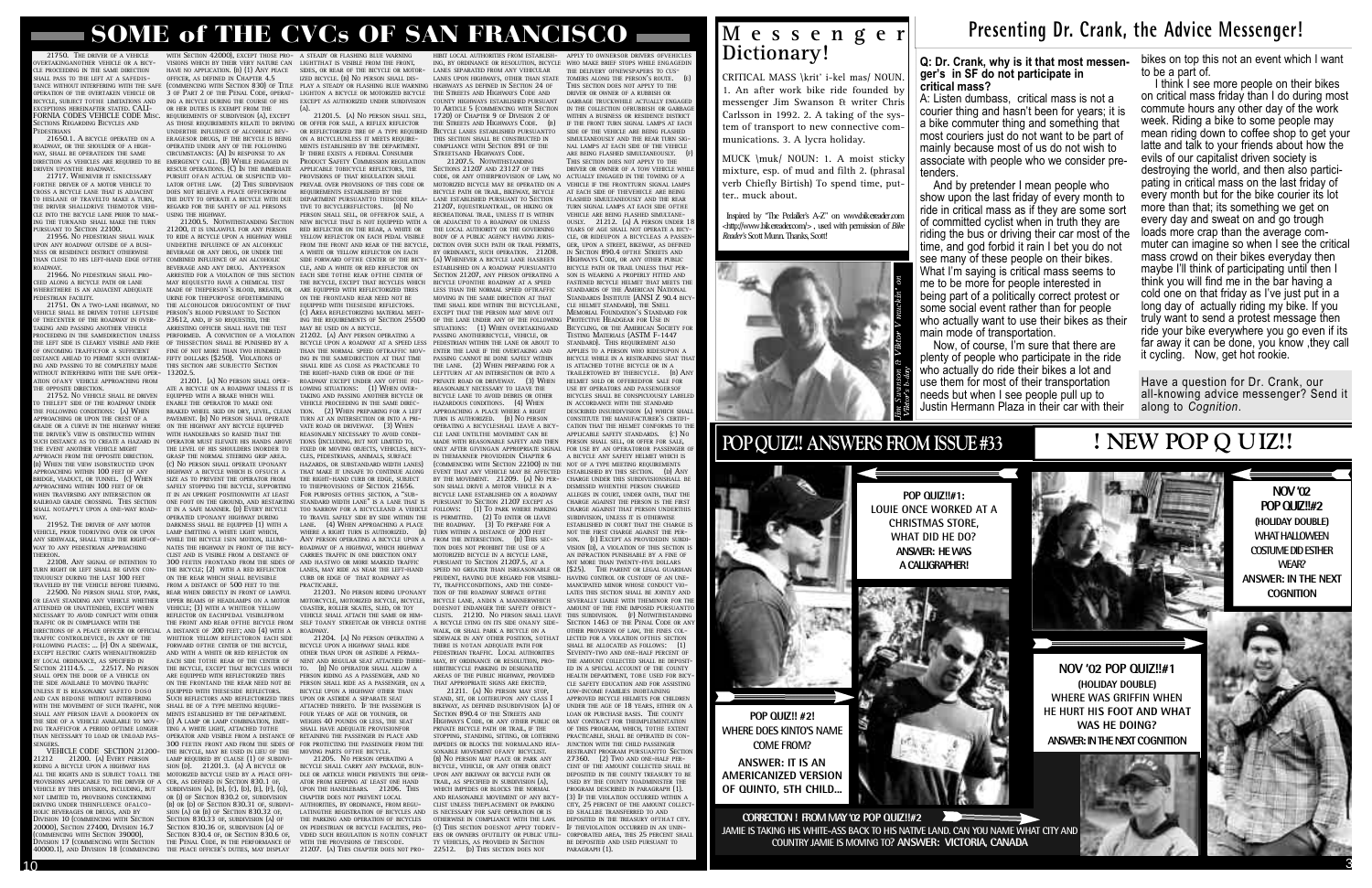# **PEDALING HISTORY A QUICK HISTORY OF BICYCLES**

**COURTESY OF PEDALING HISTORY** 

### The Walking Machine

In 1817 Baron von Drais invented a walking<br>
Imachine that would help him get around the<br>
faster: two samemachine that would help him get around the **L**royal gardens

faster: two samesize in-line wheels, the front one steerable, mounted in a frame which you straddled. The device was propelled by pushing your feet against the ground, thus





The Velocipede or **Boneshaker** The next appear-

rolling yourself and the device forward in a sort of gliding walk. The machine became known as the Draisienne or hobby horse. It was made entirely of wood. This enjoyed a short lived popularity as a fad, not being practical for transportation in any other place than a well maintained pathway such as in a park or garden.



larly known as the bone shaker, since it was also made entirely of wood, then later with metal tires, and the combination of these with the cobblestone roads of the day made for an extremely uncomfortable ride. They also became a fad, and indoor riding academies, similar to roller rinks, could be found in large cities.

ance of a two-wheeled riding machine was in 1865, when pedals were applied directly to the front wheel. This machine was known as the velocipede ("fast foot"), but was popu-

### The High-Wheel Bicycle

In 1870 the first all metal machine appeared. (Previous to this metallurgy was not advanced enough to provide metal which was strong enough to make small, light parts out of.) The pedals were still atttached directly to the front wheel with no freewheeling mechanism. Solid rubber tires and the long spokes of the large front wheel provided a much smoother ride than its predecessor. The front wheels became larger and larger as makers realized that the larger the wheel, the farther you could travel with one rotation of the pedals. You would purchase a wheel as large as your leg length would allow. This machine was the first one to be called a bicycle ("two wheel"). These bicycles enjoyed a great popularity among

young men of means (they cost an average worker six month's pay), with the hey-day being the decade of the 1880's. Because the rider sat so high above the center of gravity, if the front wheel was stopped by a stone or rut in the road, or the sudden emergence of a dog, the entire apparatus rotated forward on its front axle, and the rider,

The pnuematic tire was first applied to the bicycle by an Irish veterinarian who was trying to give his young son a more comfortable ride on his tricycle. This inventive young doctor's name was Dunlop. Sound familar? Now that comfort and

with his legs trapped under the handlebars, was dropped unceremoniously on his head. Thus the term "taking a header" came into being.

## The High Wheel Tricycle

While the men were

risking their necks on the high wheels, ladies, confined to their long skirts and corsets, could take a spin around the park on an adult tricycle. These machines also afforded more dignity to gentlemen such as doctors and clergymen. Many mechanical innovations now associated with the automobile were originally invented for tricycles. Rack and pinion steering, the differential, and band brakes, to name a few! The Highwheel Safety Improvements to the design began to be seen, many with the small wheel in the front to eliminate the tipping-forward problem. One model was promoted by its manufacturer by being ridden down the front steps of the capitol building in Washington, DC. These designs became known as high-wheel safety bicycles. Since the older high-wheel designs had been known simply as bicycles, they were now referred to as "ordinary bicycles" in comparison with the new-fangled designs, and then simply as "ordinaries."

### The Hard-Tired Safety

The first Gulf War has given us such misfortunes and<br>tragedies as the Gulf War Syndrome, a severe post-v<br>recession, Timothy McVeigh and now the D.C. area<br>sniners. Thanks to the first Bush Oil War, ungrateful Saud tragedies as the Gulf War Syndrome, a severe post-war **L** recession, Timothy McVeigh and now the D.C. area snipers. Thanks to the first Bush Oil War, ungrateful Saudi and Kuwaiti oil tycoons were free to send millions of

> The further improvement of metallurgy sparked the next innovation, or rather return to previous design. With metal that was now strong enough to make a fine chain and sprocket small and light enough for a human being to power, the next design was a return to the original configuration of two same-size wheels, only now, instead of just one wheel circumference for every pedal turn, you could, through the gear ratios, have a speed the same as the huge high-wheel. The bicycles still had the hard rubber tires, and in the absence of the long, shock-absorbing spokes, the ride they provided was much more uncomfortable than any of the high-wheel designs. Many of these bicycles of 100 years ago had front and/or rear suspensions. These designs competed with each other, your choice being the high-wheel's comfort or the safety's safety, but the next innovation tolled the death of the high-wheel design.

### The Pneumatic-Tired Safety

safety could be had in the same package, and that package was getting cheaper as manufacturing methods improved, everyone clamored to ride the bicycle. This 1898 Yale uses a shaft drive to dispense with the dirty chain. The bicycle was what made the Gay Ninties gay. It was a practical investment for the working man as transportation,



and gave him a much greater flexibility for leisure. Ladies, heretofore consigned to riding the heavy adult size tricycles that were only practical for taking a turn around the park, now could ride a much more versatile machine and still keep their legs covered with long skirts.

The bicycle craze killed the bustle and the corset, instituted "common-sense dressing" for women and increased their mobility considerably. In 1896 Susan B. Anthony said that "the bicycle has done more for the emancipation of women than anything else in the world."

Bicycling was so popular in the 1880s and 1890s that cyclists formed the League of American Wheelman (still in existence and now called the League of American Bicyclists). The League lobbied for better roads, literally paving the road for the automobile.

### The Kids' Bike

Introduced just after the First World War by several manufacturers, such as Mead, Sears Roebuck, and Montgomery Ward, to revitalize the bike industry (Schwinn made its big splash slightly later), these designs, now called "classic", featured automobile and motorcyle elements to appeal to kids who, presumably, would rather have a motor. If ever a bike needed a motor, this was it. These bikes evolved into the most glamorous, fabulous, ostentatious, heavy designs ever. It is unbelievable today that 14-year-old kids could do the tricks that we did on these 65 pound machines! They were built into the middle 50s, by which time they had taken on design elements of jet aircraft and even rockets. By the 60s, they were becoming leaner and simpler.

### The Current Twofer

Pedaling History has on display even the recent history of the bicycle in America that we are more familiar with: the "English 3-speed" of the 60s and 70s, the 10-speed derailleur bikes which were popular in the 70s (the derailleur had been invented before the turn of the century and had been in more-or-less common use in Europe since), the mountain bike, and of course the fixie bike of right now. There are also many oddball designs that never quite made it, including the Ingo (you have to see it to believe it!) If you'd like to know more about these fascinating machines, you may be interested in the book Collecting and Restoring Antique Bicycles, by G. Donald Adams.

petrodollars to international terrorists including — and especially — Osama bin Laden.

Now Bush II wants Gulf War II. If there's one thing Hollywood does prove to the real world it's that sequels are usually worse than the originals.



# OPINION ABOUT THE NEWS !! BY HOWARD WILLIAMS

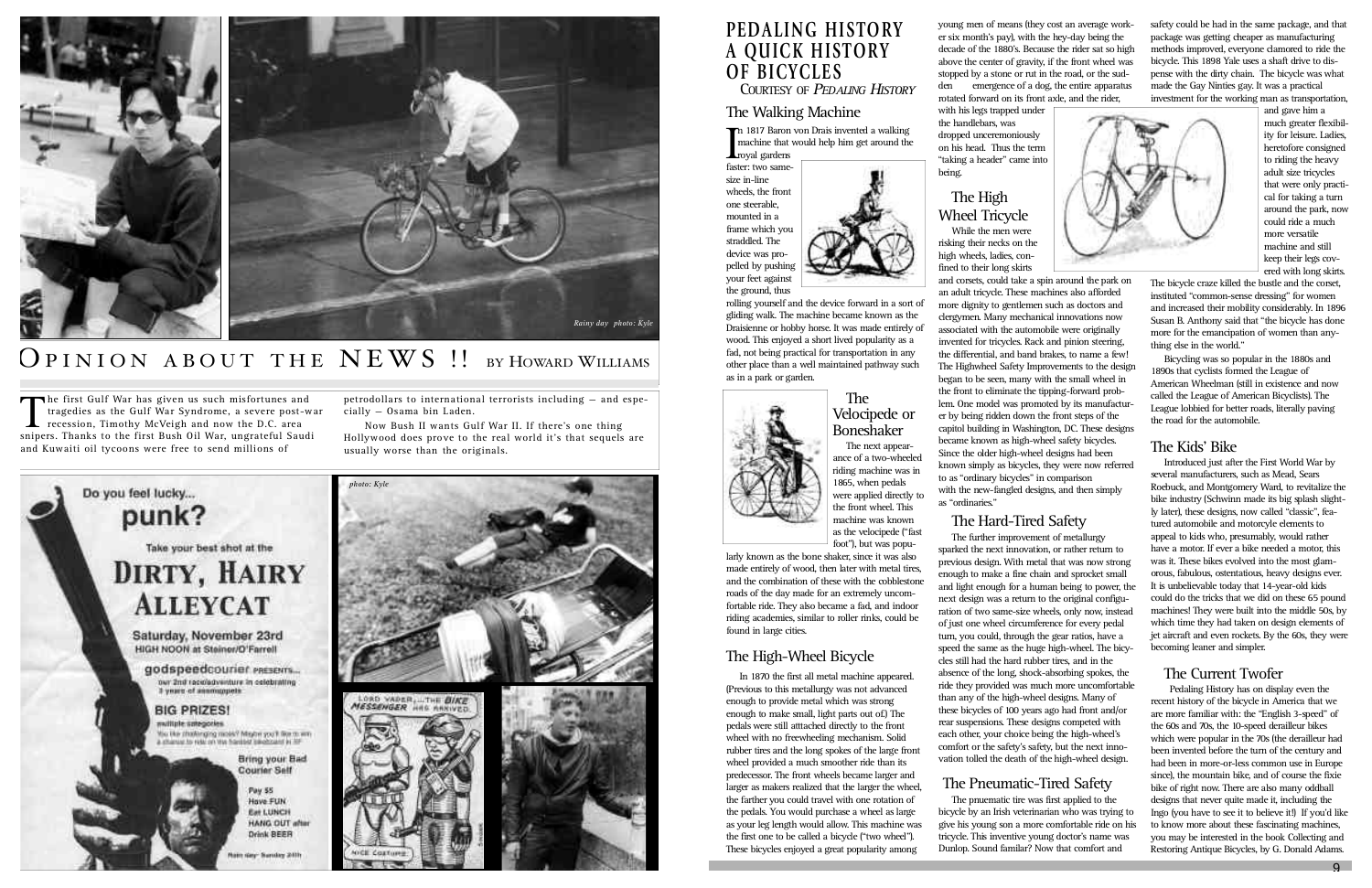lead us to believe that he is normally above such things. Eric somehow escaped this fate but has to live with the fact that. Oh yes... his time will come.

Although I dressed in my Lofi Customs best, I regretted not wearing a costume... The outfits were pretty good: a Hamburgler and a Grimace! An ambulance chaser, multiple Jesuses, Devils, a ping pong victim, Grady as Spike Lee (well, that's who he was dressed like).

ARACHNID WEDS LIGHTNING HOTTY BY AMERICA MEREDITH (CONT' D FROM PAGE TWO)

The mood of the evening was such that even the Super Stooges' "1969" came off as upbeat. The audience actually danced. In between the Super Stooges' and K9's sets,



the groom destroyed a wedding cake piñata on the first stroke, equipped with the Taxi-Be-Good Stick (a miniature bat wrapped up in a bike chain). If the atmosphere of the wedding is an indication of the marriage to come (and I believe it is), Angie and Richard's will be a smashing success. -AM

*Paul photo: Angie*



*The Happy Couple photo: America*



*Septic and Louie at Angela Galofaro and Richard Wilson's wedding party photo: America*



*Three cups are better than two at Angela and Richard's wedding party photo: America*



*photo: KYLR*

# *SFBMA WEDDINGS*











BENJI . CHRIS EVENTINAN<br>• BRAD FRITZ . TIM GILLER<br>• DUSTIN KLEIN . GINA<br>• MLPATRIEN . SARAH KUNG *CRIFFIN MUPARTLAND* AMERICA MEREDITH<br>KYLE SHEPARD - SILVER<br>- DAMON VOTOVR SIST

# L9-F1 TV5T9M5<br>1774 MI5519N, N9N 17-AFR 17



*Gina Kilpatrick of Expresso*<br>*photo: America*